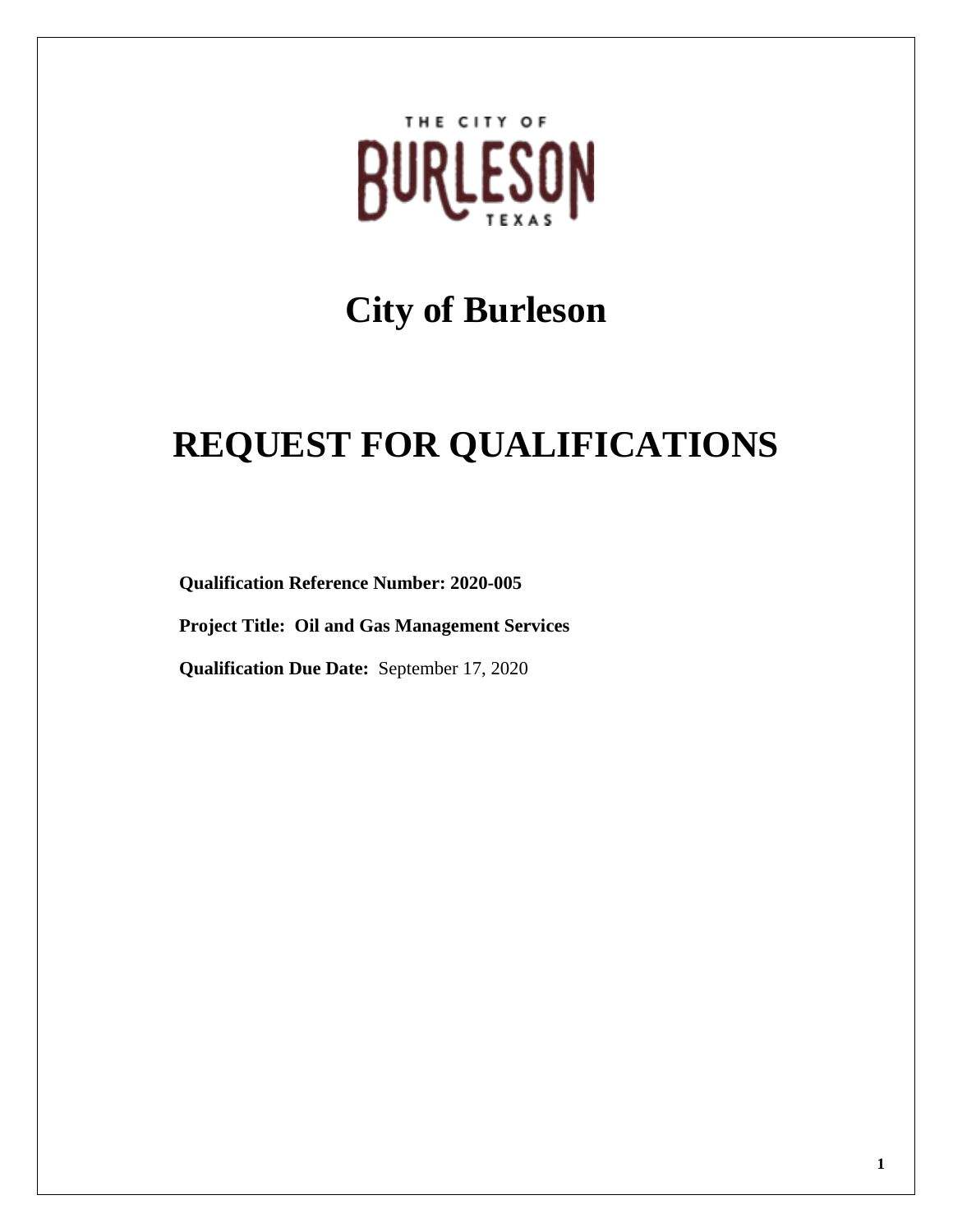# TABLE OF CONTENTS

|--|

Request for Qualifications

# Appendix A – Scope of Services and Schedule of Pricing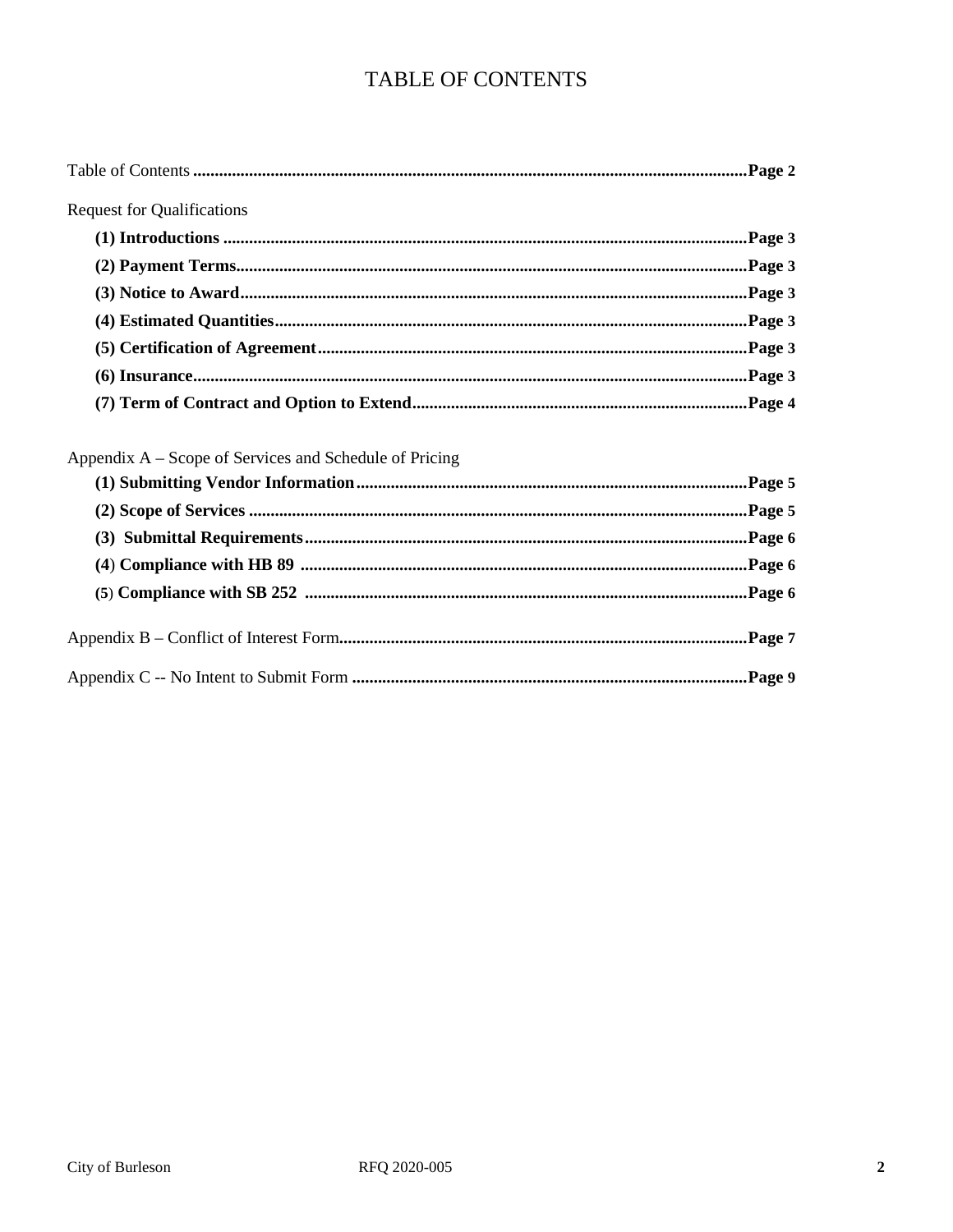### **CITY OF BURLESON REQUEST FOR QUALIFICATIONS**

**Date:** September 17, 2020 **RFQ #: 2020-005**

**From:** Justin Scharnhorst, Purchasing Manager City of Burleson 817-426-9646 [jscharnhorst@burlesontx.com](mailto:jscharnhorst@burlesontx.com)

**1. INTRODUCTIONS:** City of Burleson requests an immediate Qualification for Vendor(s) for **Oil and Gas Management Services**

#### **QUALIFICATIONS DUE NO LATER THAN DAY, September 17, 2020 @ 3:00 P.M.**

**2. PAYMENT TERMS:** Payment Terms for the City of Burleson are net 30 days after the City's receipt of the Vendor's invoice(s). Vendor should perform all services and provide all products, as determined by the City, prior to issuing the invoice(s). All charges are to be less sales tax as the City is sales tax exempt. Vendor's invoice must include:

- A. Name, address, and telephone number
- B. Name of requesting department
- C. Job site location (if applicable)
- D. Itemized description of services and/or product
- E. City's Purchase Order number<br>F. City's RFO number referenced
- City's RFQ number referenced above

#### **Mail invoices directly to:** Accounts Payable

City of Burleson 141 West Renfro Burleson, TX 76028 or

via email to [accountspayable@burlesontx.com](mailto:accountspayable@burlesontx.com)

Payment will be processed after requesting department notifies Finance that **all** services are satisfactorily performed and/or products are received in the expected condition from the Vendor. *All submitted Qualifications must be accompanied by a signed and completed Form CIQ. Qualifications received without this form may be considered 'non-responsive.'*

#### **NOTE TO VENDOR: ENTER ANY SPECIAL PAYMENT TERMS SUCH AS PARTIAL PAYMENTS, ETC. CALL PURCHASING MANAGER IF YOU ARE UNSURE.**

**3. NOTICE TO AWARD:** Upon review of all Qualifications, Purchasing Manager will call awarded Vendor with a verbal 'NOTICE TO PROCEED.' 'Notice to Proceed' may be followed by a Purchase Order. All terms and conditions contained herein will be applied. Additional terms and conditions may be submitted by Vendor for City approval.

**4. ESTIMATED QUANTITIES:** The City does not guarantee to purchase any minimum or maximum quantity but does contemplate purchasing exclusively during the term of the contract from the successful vendor.

**5. CERTIFICATION OF AGREEMENT:** Please indicate below that vendor's Agreement will be subject to and comply with all applicable federal, state, and local laws, ordinances, rules and regulations.

**[ ] Yes, We agree [ ] No, We do not agree**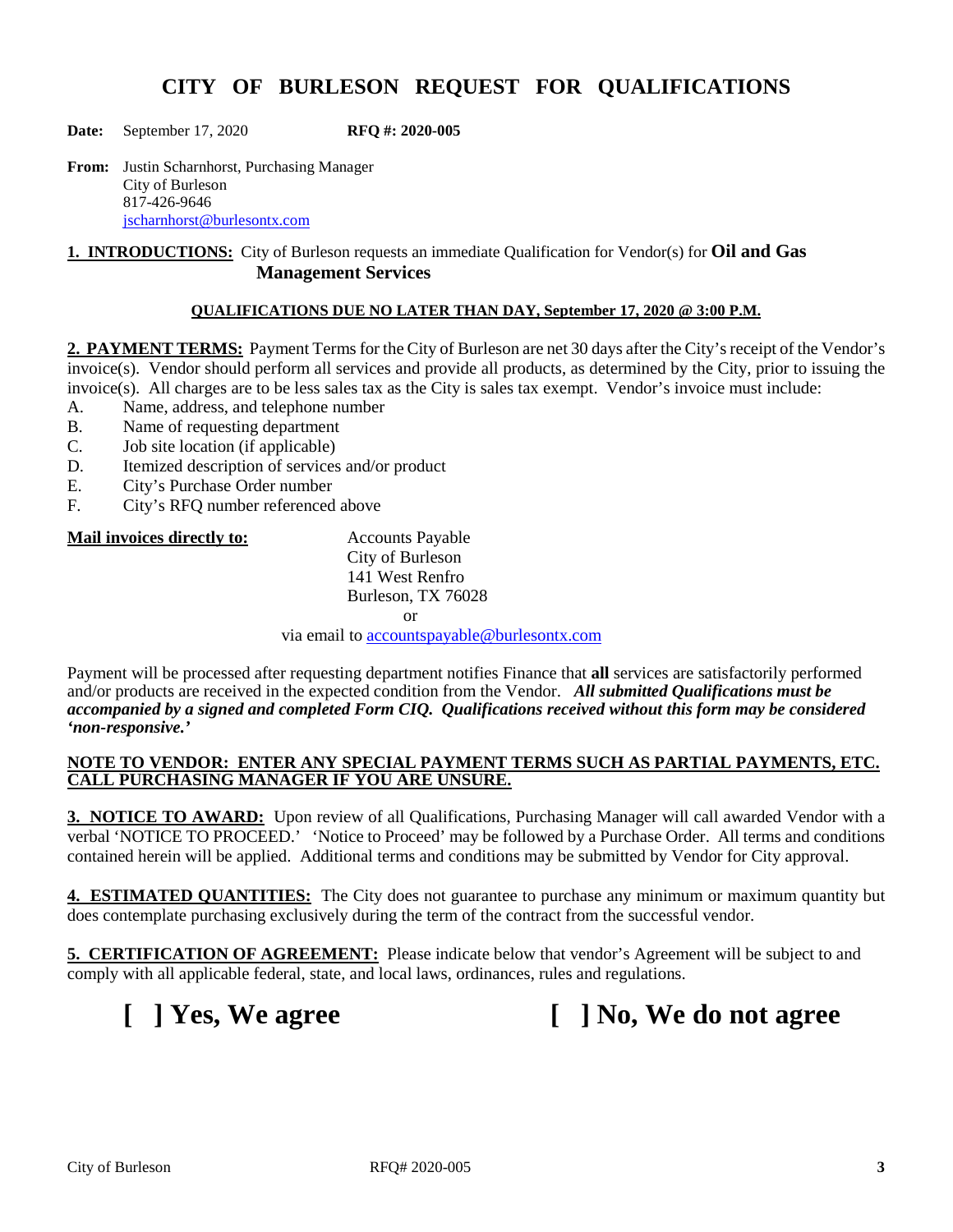**6. INSURANCE:** The Vendor, consistent with its status as an independent contractor, shall carry, and shall require any of its subcontractors to carry, at least the following insurance in such form, with such companies, and in such amounts (unless otherwise specified) as City may require:

**6.1. Worker's Compensation and Employer's Liability insurance,** including All States Endorsement, to the extent required by federal law and complying with the laws of the State of Texas;

**6.2. Commercial General Liability insurance,** including Blanket Contractual Liability, Broad Form Property Damage, Personal Injury, Completed Operations/Products Liability, Premises Liability, Medical Payments, Interest of Employees as additional insureds, and Broad Form General Liability Endorsements, for at least One Million Dollars (\$1,000,000) Combined Single Limit Bodily Injury and Property Damage on an occurrence basis;

**6.3. Comprehensive Automobile Liability insurance** covering all owned, non-owned or hired automobiles to be used by the Contractor, with coverage for at least One Million Dollars (\$1,000,000) Combined Single Limit Bodily Injury and Property Damage.

**7. TERM OF CONTRACT AND OPTION TO EXTEND:** Any contract resulting from this RFQ shall be effective **for three years from date of award.** The City anticipates that contract shall be renewed pursuant to the availability of funds and at the discretion of the City. The City may terminate this contract without cause. The following clauses shall be included in the contract:

**7.1. Option Clause**: It is agreed that City will have the option to extend the contract for up to two (2) additional years, in one-year intervals. To exercise this option, the City shall serve notice 30 days prior to contract termination or to the end of any one-year extension. The Option to Extend will not be considered if funding is unavailable or if the contractor's past performance is not within the industry standard.

#### **7.2. Evaluation Criteria:**

An evaluation committee will evaluate the responses to this Request for Qualification, may interview one or more firms, and may recommend one or more firms to the City Council. The City reserves the right to reject any or all proposals.

| <b>Background and experience of firm</b>                                                                                      | 40% |
|-------------------------------------------------------------------------------------------------------------------------------|-----|
| Demonstrate the ability to provide requested services.<br>$\bullet$                                                           |     |
|                                                                                                                               | 40% |
| List Qualifications related to the requested services.<br>$\bullet$                                                           |     |
| Over all Planning                                                                                                             | 20% |
| Possess the ability to complete a thorough audit of the City's assets, current and not<br>$\bullet$<br>performing well sites. |     |

• **Demonstrate process improvements will help the City facilitate existing reporting structures.**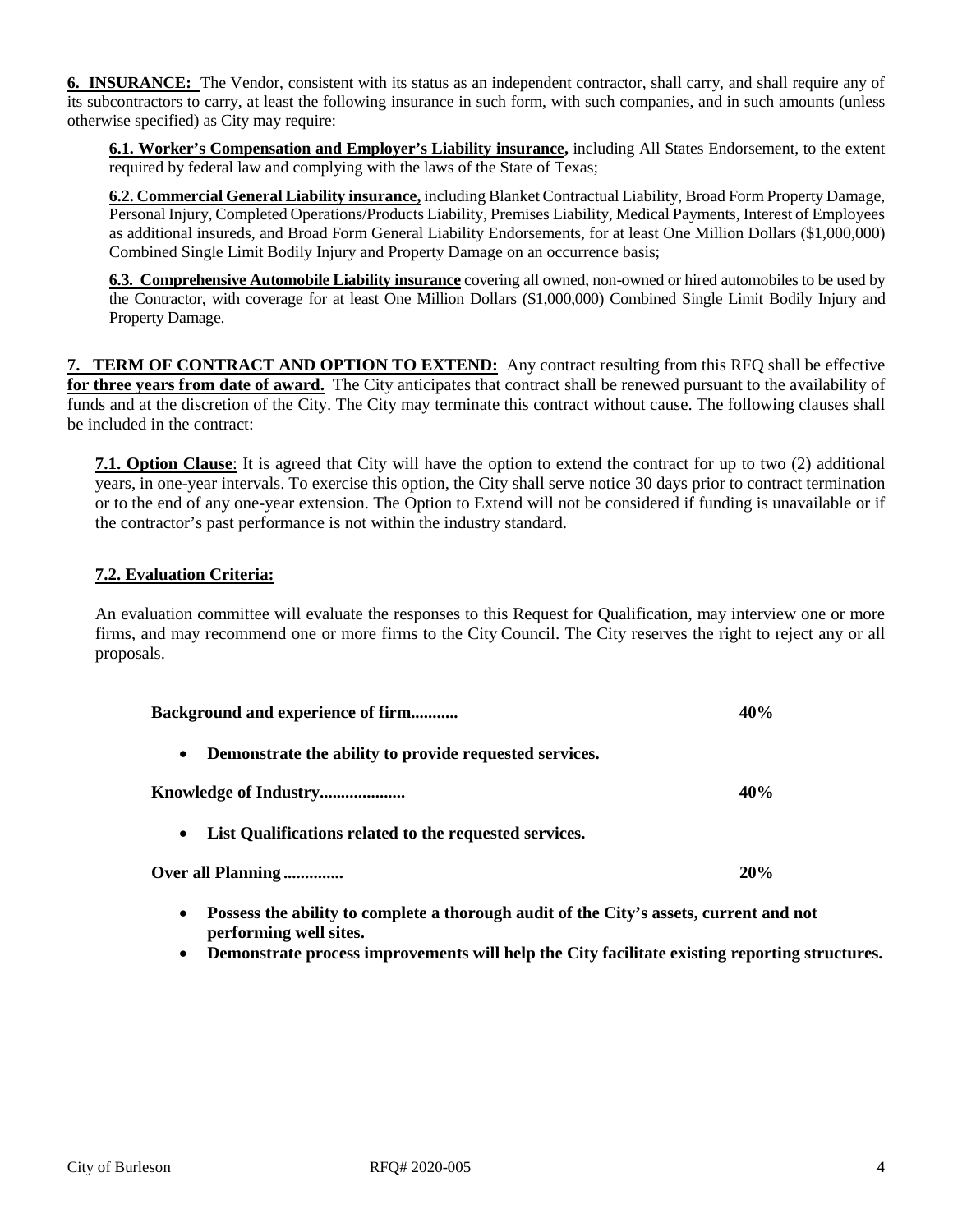#### **APPENDIX A – SCOPE OF SERVICES**

#### **RFQ#2020-005 Oil and Gas Management Services**

#### **1. SUBMITTING VENDOR INFORMATION:**

|  | Date: $\frac{1}{\sqrt{1-\frac{1}{2}} \cdot \frac{1}{2}}$ |  |  |
|--|----------------------------------------------------------|--|--|
|  |                                                          |  |  |
|  |                                                          |  |  |
|  |                                                          |  |  |
|  | $\boxed{\text{TN:}}$                                     |  |  |
|  |                                                          |  |  |

**2. SCOPE OF SERVICES.** City of Burleson is seeking to a vendor(s) to provide the following:

- Execute oil and gas division/transfer order instruments. Provide copies to City monthly for review and confirmation of City interests.
- The account is to administered under the provision of a qualified portfolio Project Manager.
- Review, receive and verify oil and gas division/transfer(s) order interests and income received.
- Audit / reconcile all payments between initial date of lease and current date. Reconciliations are to be provided to the City for inspection within 30 days upon request of the City or City Council.
- Process oil and gas revenues by well, property, and producer.
- Establish, as needed, an oil, gas and mineral properties account.
- Establish, as needed, sub-accounts for accounting and distribution purposes if requested by the City of Burleson.
- Receive and process from third parties all payments or funds arising out of Property transactions.
- Transfer income from City assets to the City or the City's corporate trustee on a schedule to be established by the City.
- Prepare and provide timely monthly statements of all transactions during the preceding month and a monthly inventory of assets, and a quarterly mineral income reports to the City.
- Provide sample reports with this proposal of the monthly transaction report, inventory of assets report and quarterly mineral income reports.
- Provide professional advice regarding cash and/or installment sales, options, assignments, exchanges and partition of mineral interests as requested by the City.
- List in the submittal a single direct professional contact along with a bio of their professional, related experience.
- Prepare regular briefs on any updates related to the Gas Lease Program on Barnett Shale and other gas or oil mineral plays and the effect on leasing City mineral assets upon the City or Council's request, but at least annually.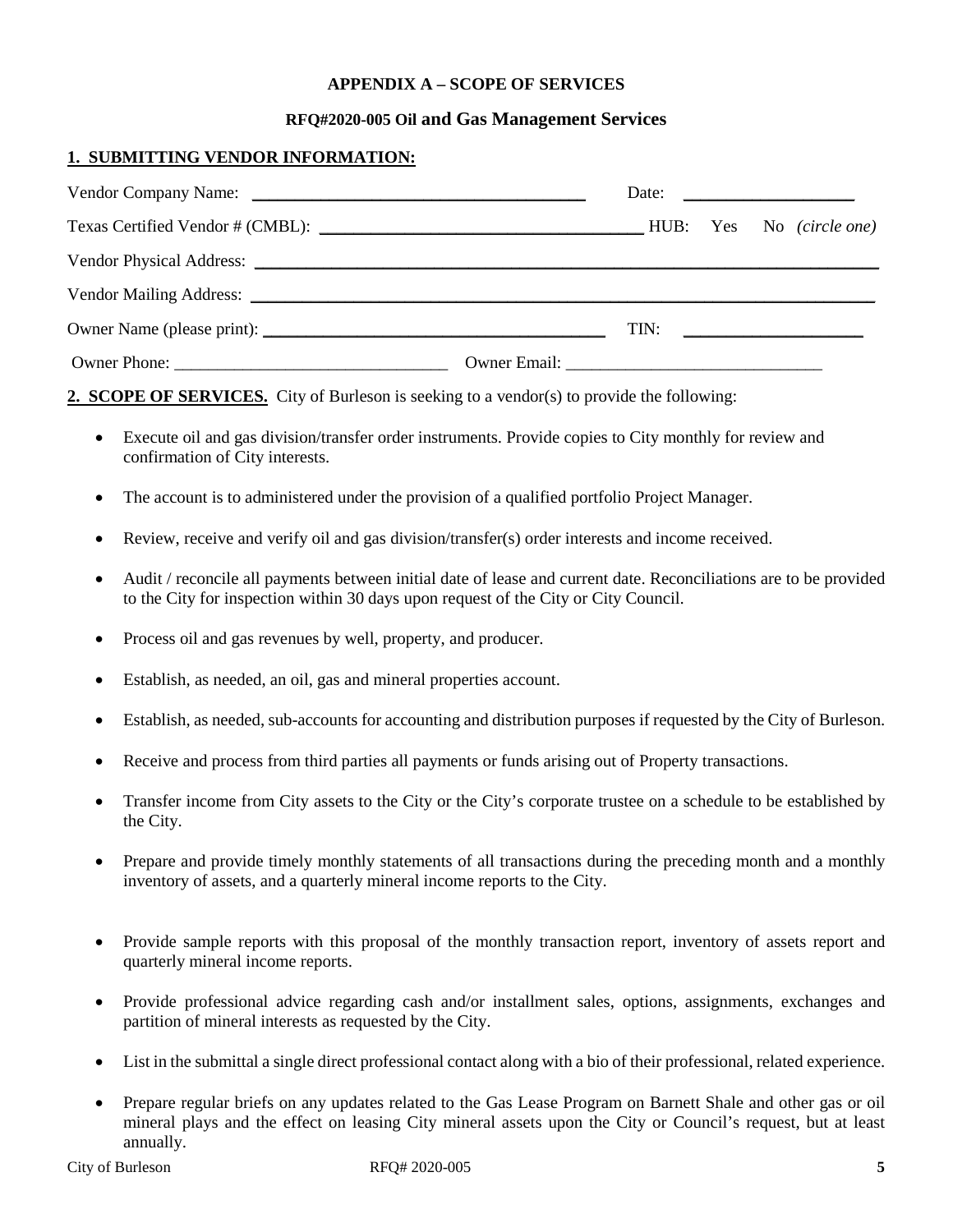- Prepare written progress reports and present to the City if requested. This includes any necessary displays, models, or presentations.
- Other services deemed necessary by the Finance Director, City Manager, or the City Council.
- The City reserves the right to approve the portfolio Project Manager. The City also reserves the right to remove and replace the Portfolio Project Manager with (14) fourteen days written notice to the Consultant.

The Finance Director will provide the key point of contact for day to day project liaison services.

**3. SUBMITTAL REQUIREMENTS: Qualifications** must be submitted electronically through Bonfire and received by **September 17, 2020** at 3:00 p.m. Please visit **<https://burlesontx.bonfirehub.com/login>** and register for this free service. Once an account is created, the Qualification can be submitted electronically via Bonfire by selecting the appropriate Qualification Identification and following submittal instructions.

4. Compliance with HB 89: Proposer agrees per HB 89 vendor shall not boycott Israel at any time while providing products or services to the City of Burleson.

## **[ ] Yes, we agree [ ] No, we do not agree [ ] N/A**

5. Compliance with SB 252: Proposer agrees per SB 252 vendor shall not do business with Iran, Sudan or a foreign terrorist organization while providing products or services to the City of Burleson.

### **[ ] Yes, we agree [ ] No, we do not agree**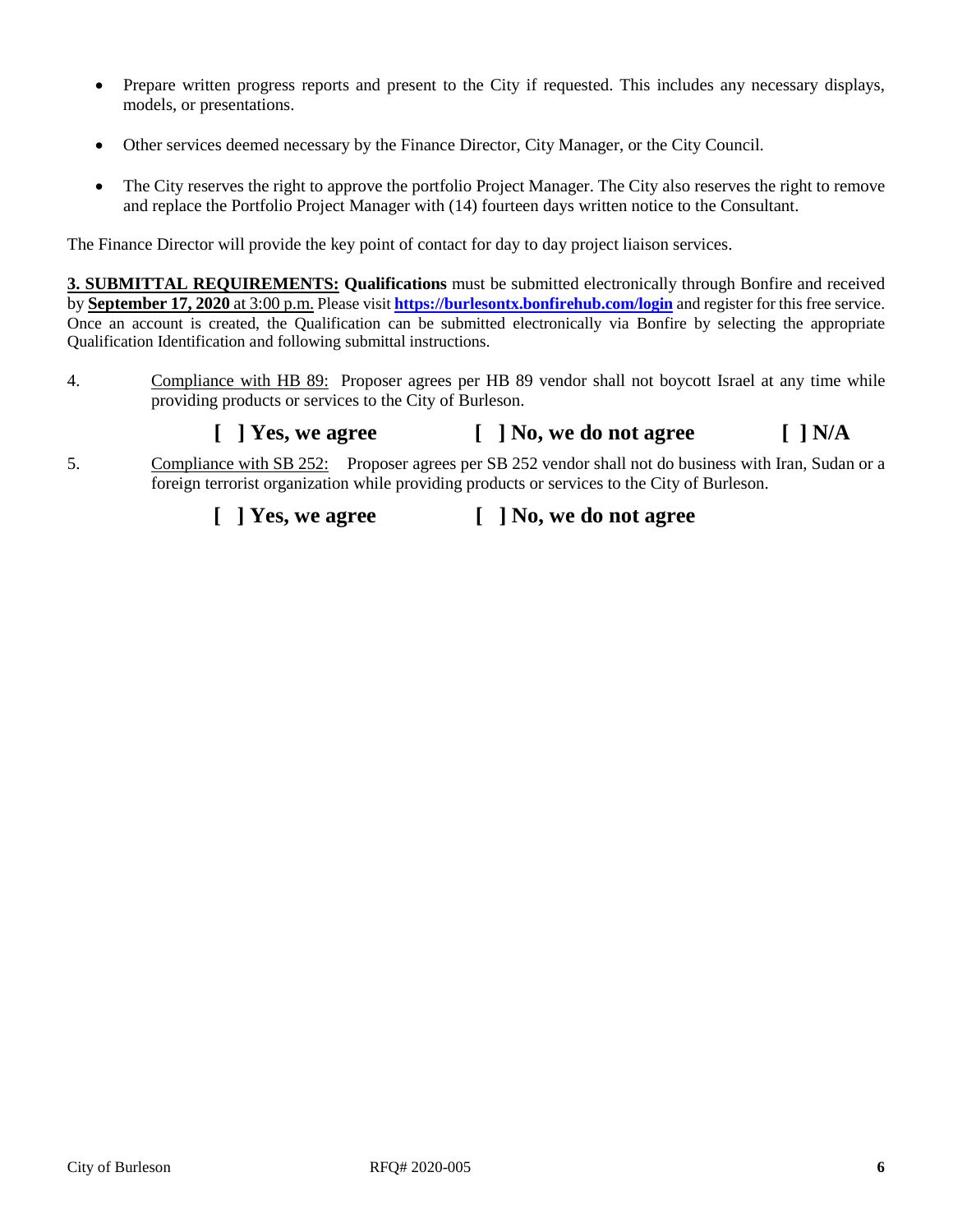#### **INFORMATION REGARDING VENDOR CONFLICT OF INTEREST QUESTIONNAIRE**

**WHO:** The following persons must file a Conflict of Interest Questionnaire with the City if the person has an employment or business relationship with an officer of the City that results in taxable income exceeding \$2,500 during the preceding twelve – month period, or an officer or a member of the officer's family has accepted gifts with an aggregate value of more than \$250 during the previous twelve – month period and the person engages

in any of the following actions:

- 1. contracts or seeks to contract for the sale or purchase of property, goods or services with the City, including any of the following:
	- a. written and implied contracts, utility purchases, purchase orders, credit card purchases and any purchase of goods and services by the City;
	- b. contracts for the purchase or sale of real property, personal property including an auction of property;
	- c. tax abatement and economic development agreements;
- 2. submits a bid to sell goods or services, or responds to a request for proposal for services;
- 3. enters into negotiations with the City for a contract; or
- 4. applies for a tax abatement and/or economic development incentive that will result in a contract with the City

**EXCLUSIONS:** A questionnaire statement need not be filed if the money paid to a local government official was a political contribution, a gift to a member of the officer's family from a family member; a contract or purchase of less than \$2,500 or a transaction at a price and subject to terms available to the public; a payment for food, lodging, transportation or entertainment; or a transaction subject to rate or fee regulation by a governmental entity or agency.

**WHAT:** A person or business that contracts with the City or who seeks to contract with the City must file a "Conflict of Interest Questionnaire" (FORM CIQ) which is available online at [www.ethics.state.tx.us](http://www.ethics.state.tx.us/) and a copy of which is attached to this guideline. The form contains mandatory disclosures regarding "employment or business relationships" with a municipal officer. Officials may be asked to clarify or interpret various portions of the questionnaire.

**WHEN:** The person or business must file:

- 1. the questionnaire no later than seven days after the date the person or business begins contract discussions or negotiations with the municipality, or submits an application, responds to a request for proposals or bids, correspondence, or other writing related to a potential contract or agreement with the City; and
- 2. an updated questionnaire within seven days after the date of an event that would make a filed questionnaire incomplete or inaccurate.

It does not matter if the submittal of a bid or proposal results in a contract. The statute requires a vendor to file a FORM CIQ at the time a proposal is submitted or negotiations commence.

**ENFORCEMENT:** Failure to file a questionnaire is a Class C misdemeanor punishable by a fine not to exceed

\$500. It is an exception to prosecution that the person files a FORM CIQ not later than seven business days after the person received notice of a violation.

**NOTE:** The City does not have a duty to ensure that a person files a Conflict of Interest Questionnaire.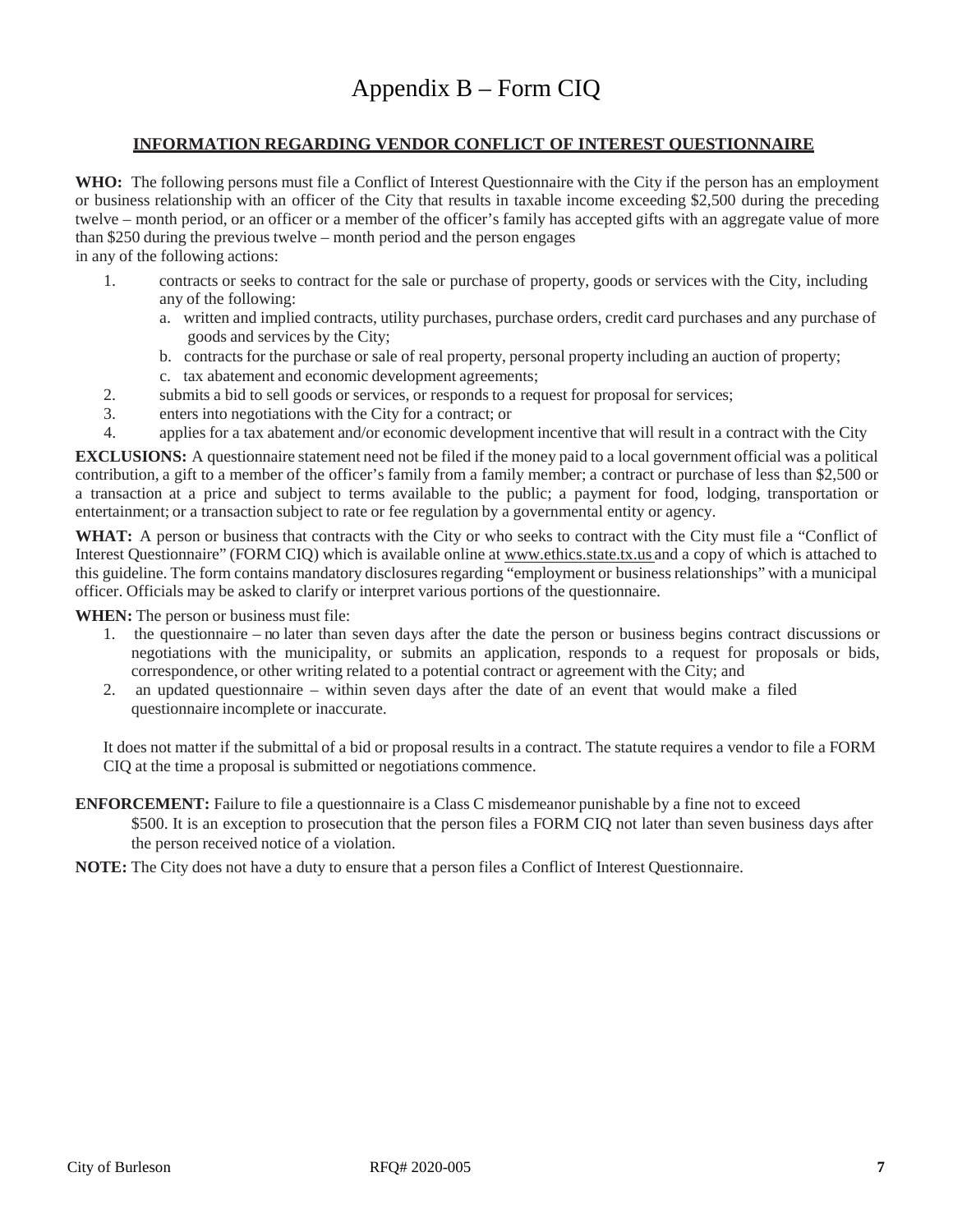| <b>CONFLICT OF INTEREST QUESTIONNAIRE</b><br>For vendor or other person doing business with local governmental entity                                                                                                                                                                  | <b>FORM CIQ</b>            |
|----------------------------------------------------------------------------------------------------------------------------------------------------------------------------------------------------------------------------------------------------------------------------------------|----------------------------|
| This questionnaire reflects changes made to the law by H.B. 1491, 80th Leg., Regular Session.                                                                                                                                                                                          | OFFICE USE ONLY            |
| This questionnaire is being filed in accordance with Chapter 176, Local Government Code<br>by a person who has a business relationship as defined by Section 176.001(1-a) with a local<br>governmental entity and the person meets requirements under Section 176.006(a).              | Date Received              |
| By law this questionnaire must be filed with the records administrator of the local governmental<br>entity not later than the 7th business day after the date the person becomes aware of facts<br>that require the statement to be filed. See Section 176.006, Local Government Code. |                            |
| A person commits an offense if the person knowingly violates Section 176.006, Local<br>Government Code, An offense under this section is a Class C misdemeanor.                                                                                                                        |                            |
| Name of person who has a business relationship with local governmental entity.                                                                                                                                                                                                         |                            |
| $\overline{2}$<br>Check this box if you are filing an update to a previously filed questionnaire.                                                                                                                                                                                      |                            |
| (The law requires that you file an updated completed questionnaire with the appropriate filing authority not<br>later than the 7th business day after the date the originally filed questionnaire becomes incomplete or inaccurate.)                                                   |                            |
| $3\phantom{a}$<br>Name of local government officer with whom filer has employment or business relationship.                                                                                                                                                                            |                            |
| Name of Officer                                                                                                                                                                                                                                                                        |                            |
| This section (item 3 including subparts A, B, C & D) must be completed for each officer with whom the filer has an<br>employment or other business relationship as defined by Section 176.001(1-a), Local Government Code. Attach additional<br>pages to this Form CIQ as necessary.   |                            |
| A. Is the local government officer named in this section receiving or likely to receive taxable income, other than investment<br>income, from the filer of the questionnaire?                                                                                                          |                            |
| No<br>Yes                                                                                                                                                                                                                                                                              |                            |
| B. Is the filer of the questionnaire receiving or likely to receive taxable income, other than investment income, from or at the<br>direction of the local government officer named in this section AND the taxable income is not received from the local<br>governmental entity?      |                            |
| No<br>Yes                                                                                                                                                                                                                                                                              |                            |
| C. Is the filer of this questionnaire employed by a corporation or other business entity with respect to which the local<br>government officer serves as an officer or director, or holds an ownership of 10 percent or more?                                                          |                            |
| Yes<br>No                                                                                                                                                                                                                                                                              |                            |
| D. Describe each employment or business relationship with the local government officer named in this section.                                                                                                                                                                          |                            |
| 4                                                                                                                                                                                                                                                                                      |                            |
|                                                                                                                                                                                                                                                                                        |                            |
| Signature of person doing business with the governmental entity                                                                                                                                                                                                                        | Date<br>Adopted 08/20/2007 |